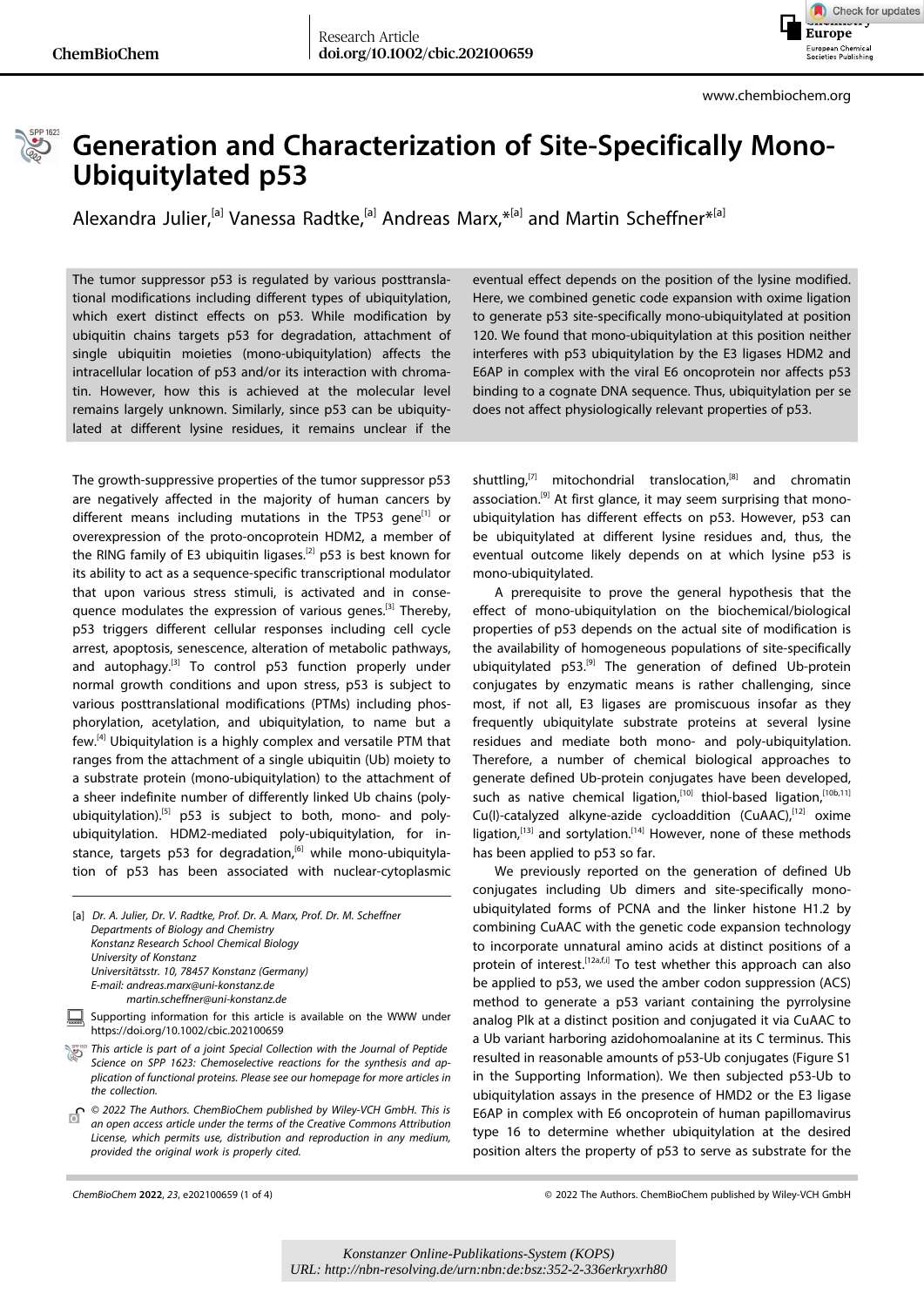

two E3 ligases.<sup>[15]</sup> However, respective control reactions revealed that the reaction conditions of CuAAC, i.e. the presence of copper, drive p53 into a conformation that is neither recognized by HDM2 nor by the E6-E6AP complex (note that the structural requirements of p53 to serve as substrate for HDM2 and for the E6-E6AP complex are clearly different)<sup>[16]</sup> (Figure S1).

p53 is a zinc-binding protein, and since copper does not interfere with ubiquitylation reactions per se (Figure S1C), we assumed that copper somehow affects the structural integrity of p53 as previously shown for other zinc-binding proteins.[17] We therefore switched to oxime ligation, a bioorthogonal conjugation strategy that does not require metal ions and can be performed under non-denaturing conditions.<sup>[18]</sup> In this reaction, an aminooxy group reacts with a carbonyl group to form an oxime linkage (Figure 1A). Furthermore, oxime ligation



**Figure 1.** Generation of mono-ubiquitylated p53 via oxime ligation. A) Schematic of the approach. For details, see text. B), C) Oxime ligation is enhanced with increasing amounts of non-denaturing SDS concentrations. p53-120KeK (20 pmol) was mixed with a 50-molar excess of Ub76ONH<sub>2</sub> in presence of increasing concentrations of SDS as indicated and subjected to two freeze-thaw cycles<sup>[18a]</sup> or, alternatively, to incubation for 20 h at 25 °C (Figure S4E). Reaction products were subjected to SDS-PAGE followed by Coomassie blue staining (B) or by Western blot analysis using an anti-p53 antibody (C). Control, reaction in the absence of Ub76ONH<sub>2</sub> Running positions of p53-120KeK and p53-120-Ub are indicated by an arrow and an asterisk, respectively. Running positions of molecular mass markers (kDa) are indicated from top to bottom in B): 120,100, 85, 70, 60, 50, 40, 30, 25, 20, 15, and in C): 70,60,50,40.

was used before to produce linkage-specific Ub conjugates, [13] as the oxime linkage is a reasonable mimic of the natural isopeptide bond (Figure S2). To equip p53 and Ub with the required functional groups at the desired positions, we used ACS again.<sup>[19]</sup> In brief (for details, see Supporting Information), the lysine codon at position 120 of p53 was replaced by the amber stop codon enabling the introduction of a carbonyl group at this position via site-specific incorporation of ketolysine (KeK).<sup>[20]</sup> We chose this position, as K120 contributes to the sequence-specific DNA binding capacity of  $p53^{[21]}$  and is known to be ubiquitylated,<sup>[15]</sup> but whether K120 ubiquitylation effects DNA binding or other properties of p53 is unknown. *E. coli* cells harboring the respective expression plasmid and the required Pyrrolysine(Pyl)-tRNA-synthetase/tRNAPyl pair were cultured in presence of 10 mM  $KeK<sup>[22]</sup>$  resulting in the expression of p53-120KeK (Figure S3). Upon purification, the identity of p53- 120Kek was verified by LC-MS/MS (Figure S6A).

To equip Ub with a C-terminal aminooxy group (Ub76ONH<sub>2</sub>) by ACS, the C-terminal glycine codon at position 76 was replaced by the amber stop codon. As unnatural amino acid, we chose the lysine derivative Nɛ-aminooxy-L-lysine, the aminooxy group of which had to be protected by an Nɛ-latent protection group to prevent unwanted reactions with aldehyde or keto groups of endogenous bacterial molecules.<sup>[13a]</sup> As NElatent protection group, we chose the acid-labile *tert*-butoxycarbonyl (Boc) group that also served as recognition motif for the respective Pyl-tRNA-synthetase/tRNAPyl pair for incorporation of Nɛ-aminooxy-(Boc)-L-lysine (U1).<sup>[13a]</sup> Upon expression in *E. coli* and subsequent purification (Figure S4), Ub76ONH-Boc was deprotected by using 60% TFA, and the identity of Ub76ONH<sub>2</sub> was verified by LC-MS (Figure S4C). This also showed that incorporation of U1 did not proceed to completion (Figure S4C), resulting in a mixture of truncated Ub (Ub75) and full-length Ub (Ub76ONH-Boc) (Figure S4C). Although the truncated form cannot be separated from full-length Ub, this is not a concern since it cannot react with p53-120KeK. Thus, upon oxime ligation, Ub75 can easily be removed from the p53- Ub conjugate by anion exchange chromatography (for details, see Supporting Information).

To ensure that the functionality of p53 in the context of the envisioned p53-Ub conjugate is affected solely by the presence of Ub and not by other factors, the oxime ligation reaction should be performed under near-physiological conditions. However, oxime reactions proceed rather slowly at neutral pH.<sup>[10]</sup> Since we previously showed that anionic surfactants enhance CuAAC bioconjugation reactions,<sup>[12f]</sup> we tested whether addition of non-denaturing concentrations of SDS also enhances oxime ligation. Indeed, increasing amounts of SDS resulted in increased yields of p53-120-Ub (Figure 1; Figure S4D, E) of up to 70% of the p53 input. That the ligation product indeed represents p53-120-Ub was verified by LC-MS/MS analysis (Figure S6B).

Upon further purification (Figure S5), we investigated the structural integrity of p53-120-Ub. Due to the fact that E6 recognizes p53 only when it is in a wild-type (wt)-like conformation,[23] we determined whether the incorporation of KeK or the covalent attachment of Ub to position 120 affects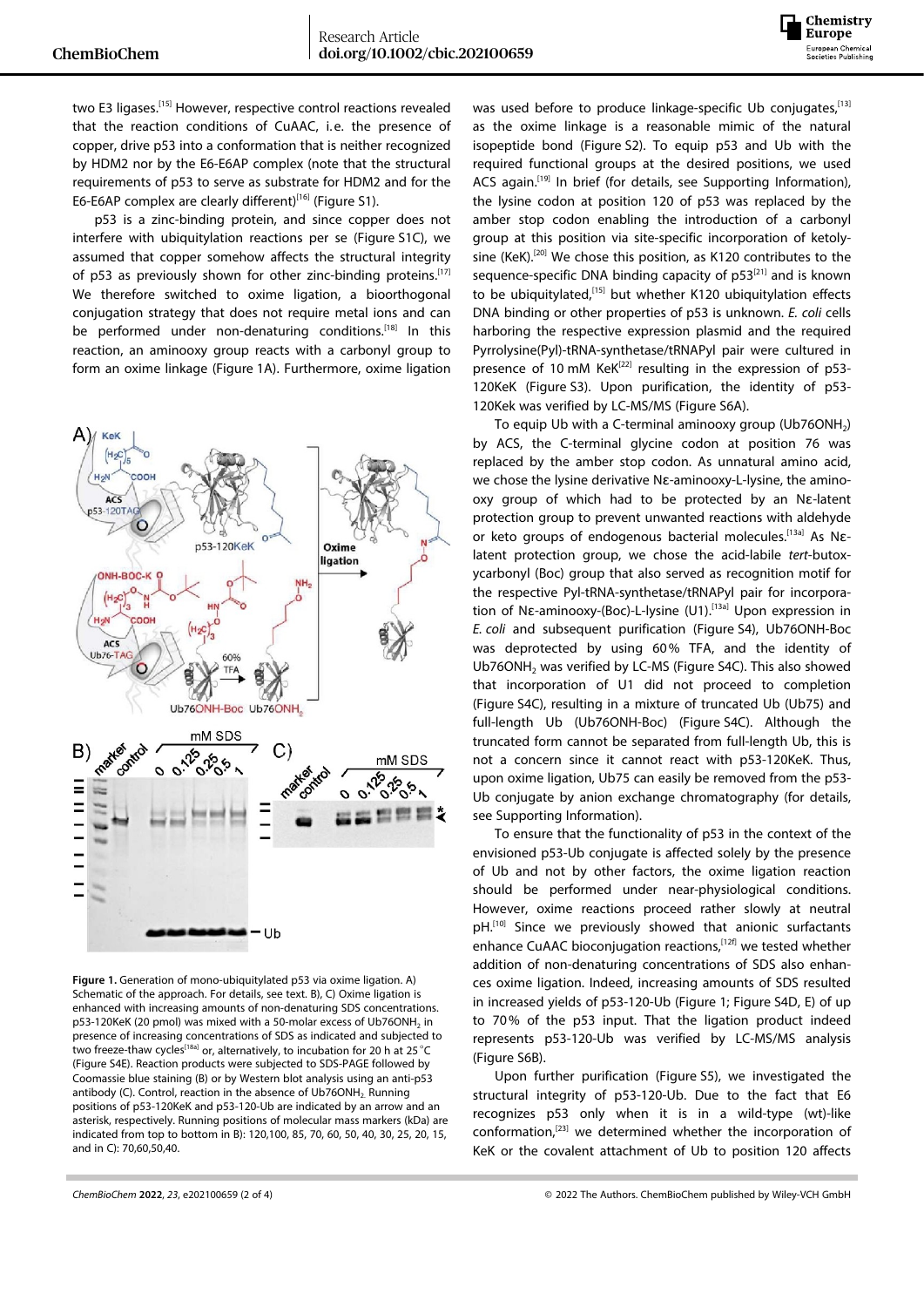

the ability of p53 to serve as a substrate in in vitro ubiquitylation assays using the E6-E6AP complex as E3 ubiquitin ligase (Figure 2A). Independent of the modification state, the p53 variants were recognized and ubiquitylated by the E6-E6AP complex to a similar extent. Similarly, like wt p53, p53-120KeK and p53-120-Ub were also ubiquitylated by HDM2 (Figure 2B). These data demonstrate that in contrast to CuAAC, the reaction conditions of oxime ligation do not affect the structural integrity of p53 and that mono-ubiquitylation at position 120 does not affect the property of p53 to be recognized by the E3 ligases tested.

Acetylation of p53 at K120 was reported to affect the sequence-specific DNA binding properties of p53.<sup>[21]</sup> Therefore, we assessed the ability of p53-120KeK and p53-120-Ub to bind to the p21 response element (p21-RE) in electromobility shift assays (EMSA) in comparison to wt p53. Yet, no significant difference in the binding ability of the different p53 variants was observed (Figure 3A, Figure S7). While this further supports the notion that the reaction conditions of oxime ligation and the incorporation of KeK do not detectably affect the structural integrity of p53, it may seem surprising that attachment of a rather large molecule such as Ub to K120 does not interfere with DNA binding. However, it was recently reported that upon binding of p53 to so-called high affinity RE such as p21-RE, the side chain of K120 is disordered and not involved in hydrogen bonding with nucleobases.<sup>[24]</sup> This provides a reasonable explanation for our observation that p53-120-Ub can still bind to the p21-RE and indicates that p53-120-Ub adopts a wt p53 like conformation.

Mono-ubiquitylation affects the intracellular localization of  $p53$ ,<sup> $[7-8]$ </sup> which is likely due to changes in the protein-protein interaction properties of mono-ubiquitylated p53. Since cells or



**Figure 2.** Ubiquitylation assays with p53 variants. Equal amounts of p53-120- Ub, p53-120KeK, and wild-type (wt) p53 were incubated with A) E6-E6AP or B) HDM2 under in vitro ubiquitylation conditions for the times indicated. Reaction products were analyzed by SDS-PAGE followed by Western blot analysis with an antibody directed against p53. Running positions of the non-modified form of wt p53 and p53-120Kek, p53-120-Ub, and (poly- )ubiquitylated forms are indicated by an arrow, asterisk, and double asterisk, respectively. Running positions of molecular mass standards (kDa) are indicated on the left.



**Figure 3.** A) Characterization of the DNA binding ability of p53 variants by EMSA. Increasing concentrations of p53-120-Ub, p53-120KeK, and wild-type (wt) p53 were incubated with 10 nM fluorescein-labeled p21 response element (RE) and analyzed on a 4% native TBE polyacrylamide gel followed by fluorescence read out at 473 nm. -, control reaction in the absence of p53; RE, running position of the unbound RE; \*\*, running position of the REp53 complex. B) Loading control for the proteins used in A). Running positions of non-modified p53/p53-120KeK and p53-120-Ub are indicated by an arrow and an asterisk, respectively. Running positions of molecular mass standards (kDa) are indicated on the left. C) The oxime- linkage of p53-120- Ub is not hydrolyzed. 150 ng oxime-linked p53-120-Ub or enzymatically mono-ubiquitylated p53 were incubated in the absence or presence of 5 μL rabbit reticulocyte lysate (RRL) for 30 min at 37 °C. RRL served as a source of de-ubiquitylating enzymes. Reaction products were analyzed by SDS-PAGE followed by Western blot analysis with a p53-specific antibody. The running position of p53-120-Ub/enzymatically mono-ubiquitylated p53 and the nonmodified form of p53 is denoted with an asterisk and an arrow, respectively.

cell lysates are rich in de-ubiquitylating enzymes (DUBs), Ub conjugates that are resistant to the action of DUBs would be a prerequisite for such interactome analyses. To test the stability of oxime-linked p53-120-Ub, we incubated p53-120-Ub with rabbit reticulocyte lysate for 30 min at 37°C (Figure 3C). As previously shown for oxime-linked Ub-Ub conjugates<sup>[13a]</sup> and in contrast to enzymatically ubiquitylated p53, which served as control, the oxime-linked p53-120-Ub was not hydrolyzed. Finally, we showed that the oxime ligation strategy is not limited to the generation of mono-ubiquitylated forms of p53 but can also be applied to other proteins such as the linker histone H1.2 (Figure S8).

In conclusion, the combination of the genetic code expansion technology with oxime ligation enables the generation of mono-ubiquitylated forms of p53 and other proteins in a site-specific manner. Importantly, the reaction conditions of oxime ligation do not interfere per se with the structural integrity of p53 allowing to analyze known properties of p53 that may be affected by mono-ubiquitylation. Furthermore, oxime-linked p53-Ub conjugates are resistant to the action of